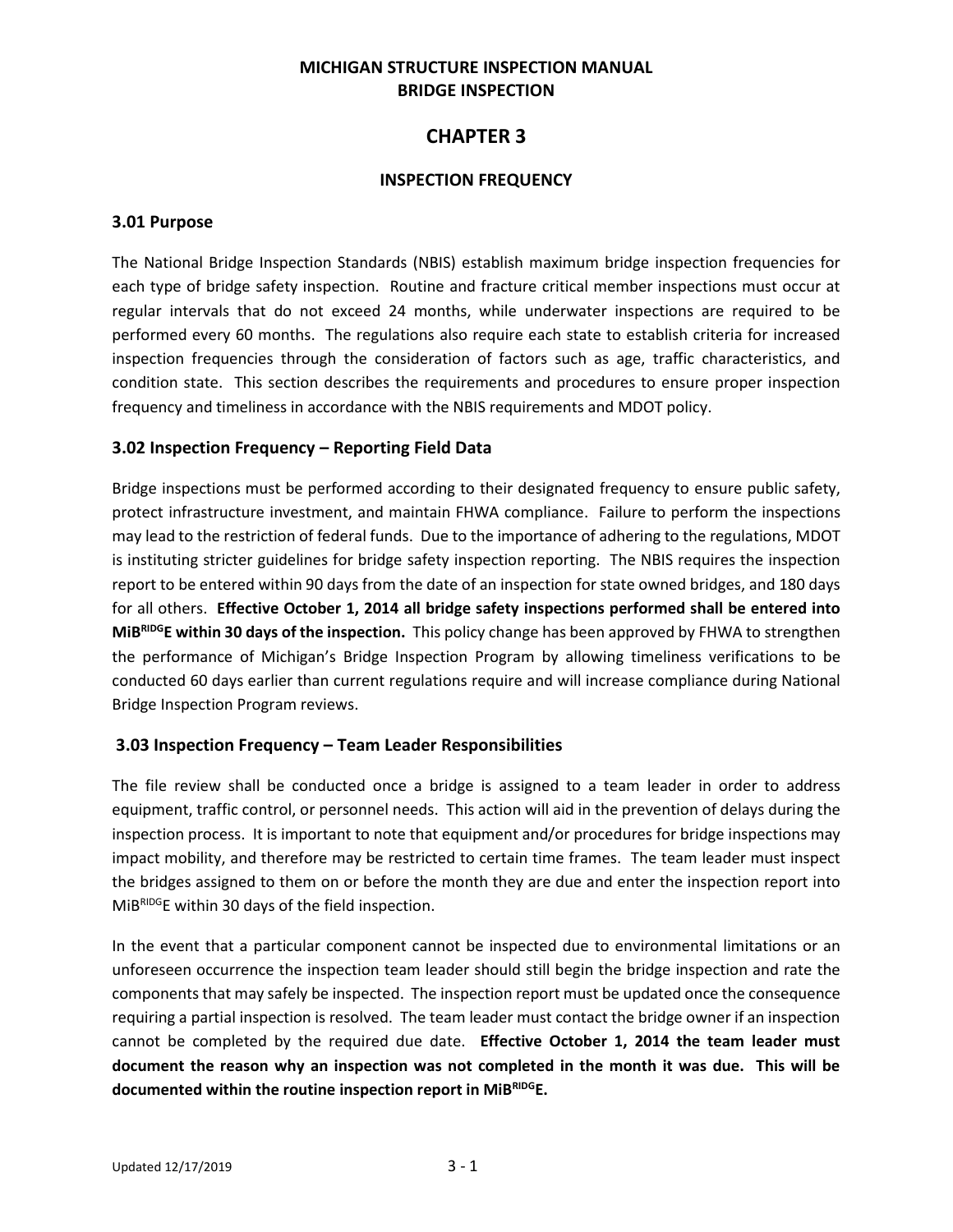# **MICHIGAN STRUCTURE INSPECTION MANUAL BRIDGE INSPECTION – INSPECTION FREQUENCY**

The team leader will increase the inspection frequency according to engineering judgment and the guidelines established through the MDOT *[Guidelines for Bridge Inspection Frequencies](https://www.michigan.gov/documents/mdot/BridgeInspectionFrequencies_COMBINED_2017-11-15_606650_7.pdf)*. The team leader should increase the inspection frequency for structural deterioration to verify the stability of the deficient element and to ensure there are no significant changes in the condition of primary components between inspections.

If the inspection frequency is not increased when a primary component is rated in poor, serious, or critical condition the team leader will be prompted to provide justification on the routine inspection report. The explanation provided should reference the particular components causing the poor, serious, or critical rating and explain why an increased frequency is unnecessary. Review of the frequency justification comments is performed periodically by the Bureau of Bridges and Structures and team leaders may be contacted to provide further clarification.

## **3.04 Inspection Frequency – Bridge Owner Responsibilities**

Inspections should be assigned to a team leader at least 30 days prior to the inspection due date. This action will allow inspection staff adequate time to arrange for necessary items to complete the inspection. Inspection progress should be monitored by the bridge owner on a bi-weekly basis to ensure no past due inspections will be reported. If an inspection cannot be completed as scheduled the bridge owner should notify the Bureau of Bridges and Structures by emailing [MDOT-MiBRIDGE-Admin@michigan.gov](mailto:MDOT-MiBRIDGE-Admin@michigan.gov) with the cause of the delay. This information will be needed to justify any inspection timeliness issues to FHWA during annual NBIS compliance reviews.

## **3.05 Verification of Inspection Timeliness and Non-Compliance Process**

The Bureau of Bridges and Structures will continue to perform monthly monitoring of inspection timeliness which requires advertisement of unassigned inspections, contacting each agency with inspections greater than one month past due, and providing a list of the agencies in non-compliance with NBIS to the Development Services Division Local Agency Programs Section. The Local Agency Programs Section will follow internal processes for preparing and submitting formal notification that federal and state transportation funds will be withheld from the nonresponsive agency.

A summary of the activities for the revised process that becomes effective for all routine, fracture critical, and underwater inspections performed after December 1, 2017 is provided in Table 3.05.01.

# **3.06 Inspection Frequency – Bridge Program Manager Responsibilities**

The development and enhancement of effective strategies to improve bridge inspection reporting is the responsibility of the bridge program manager. A system of automatic notifications for past due, and inspections due within 90 days, has been incorporated under the direction of the bridge program manager. The bridge program manager also performs a manual review of the entire bridge inventory and contacts each bridge owner once inspections are more than 90 days past due. This process will be modified following the implementation of the 30 day inspection reporting requirement.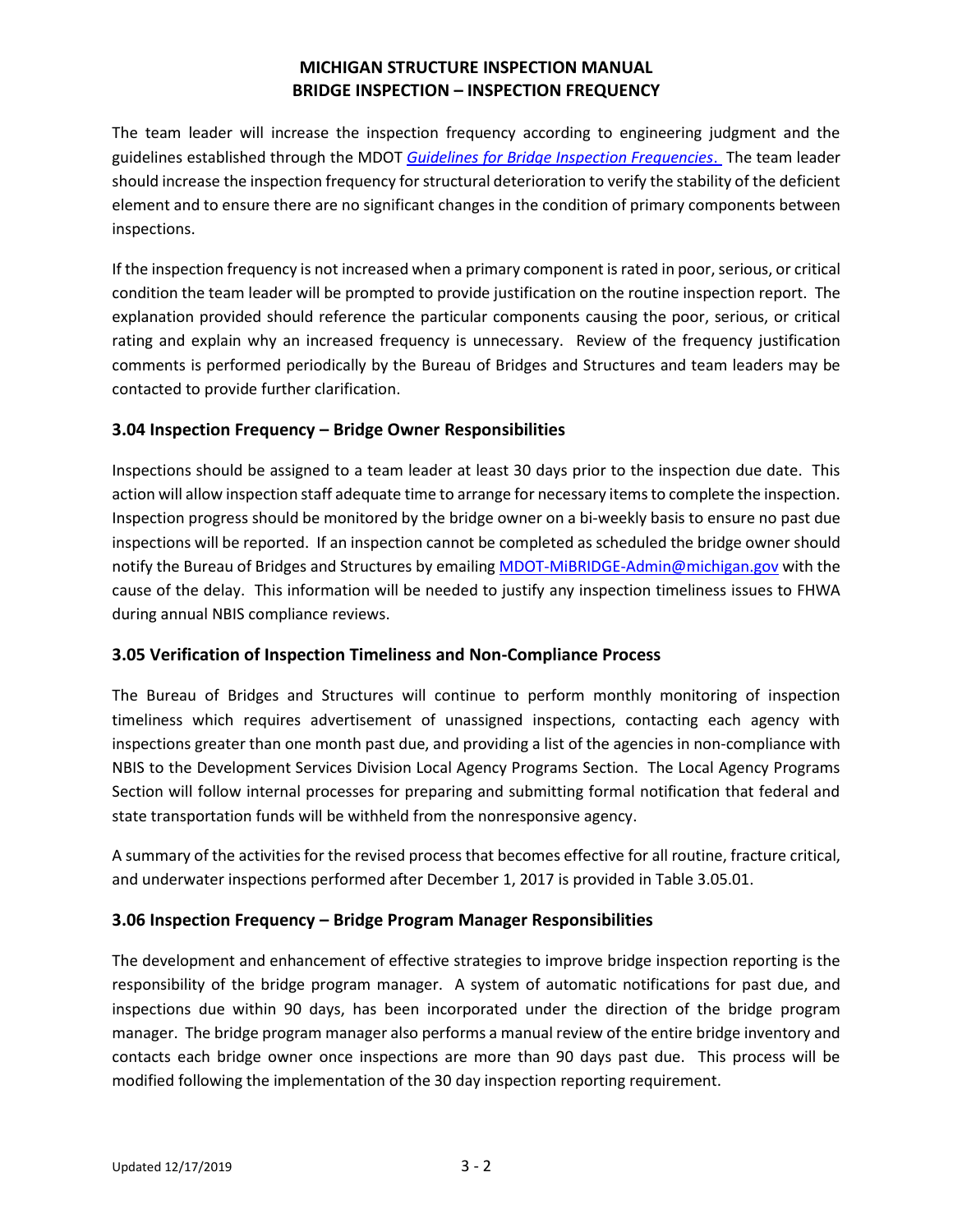# **MICHIGAN STRUCTURE INSPECTION MANUAL BRIDGE INSPECTION – INSPECTION FREQUENCY**

Statewide consultant bridge safety inspection contracts for MDOT owned bridges are also organized by the bridge program manager. These contracts allow for supplemental inspection assistance to prevent past due routine, fracture critical, in-depth, or underwater bridge inspections from occurring. The bridge program manager is also responsible for organizing quality assurance reviews to verify frequency guidelines, participating in National Bridge Inspection Program Metric evaluations that monitor annual adherence to the Code of Federal Regulations (CFR) Part 23, and preparing plans of corrective action to address the deficiencies identified.